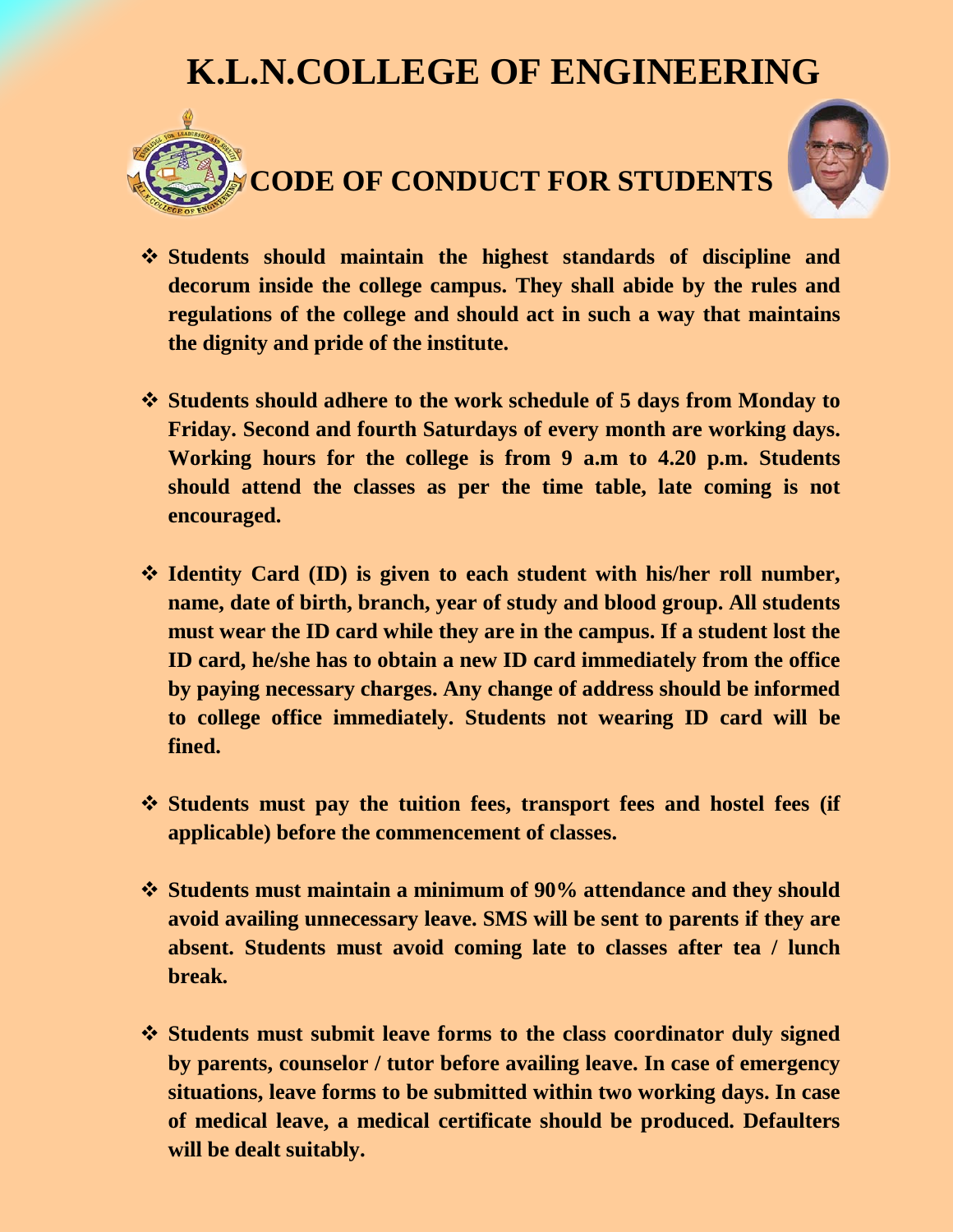- **Students must wear uniform on all working days. However, Second, Third and final year students are permitted to wear formal dress on Fridays. Students should wear shoes during laboratory hours. Defaulters will be dealt suitably.**
- **Students should not avail leave during class tests, centralized internal tests, model exams and placement training classes.**
- **Students appearing internal tests / end semester examinations should adhere to the code of conduct of Controller of Examinations, Anna University, Chennai.**
- **In case of any emergency on health problems students shall approach any staff/ Counselor / Coordinator / HOD for making first aid arrangements at college health centre. They should not leave the campus on their own without prior permission.**
- **In case of any specific reasons, students can leave the campus during class hours, only after getting a gate pass duly signed by the HOD, Principal and signing in the register available in the exit gate. Girl students are allowed to leave the campus accompanied either by parents / guardian.**
- **Students must get on-duty (OD) approval in prior from Principal through HOD to participate curricular, co-curricular and extracurricular events.**
- **Students are instructed to make use of academic, co-curricular and extracurricular facilities efficiently to improve their employability / life skills.**
- **Students are encouraged to attend the extra coaching classes, remedial classes after the college hours. Slow learners must attend the remedial classes to cope up with academic schedule.**
- **Reading books & journals in the library / working in laboratory after the college hours is highly encouraged.**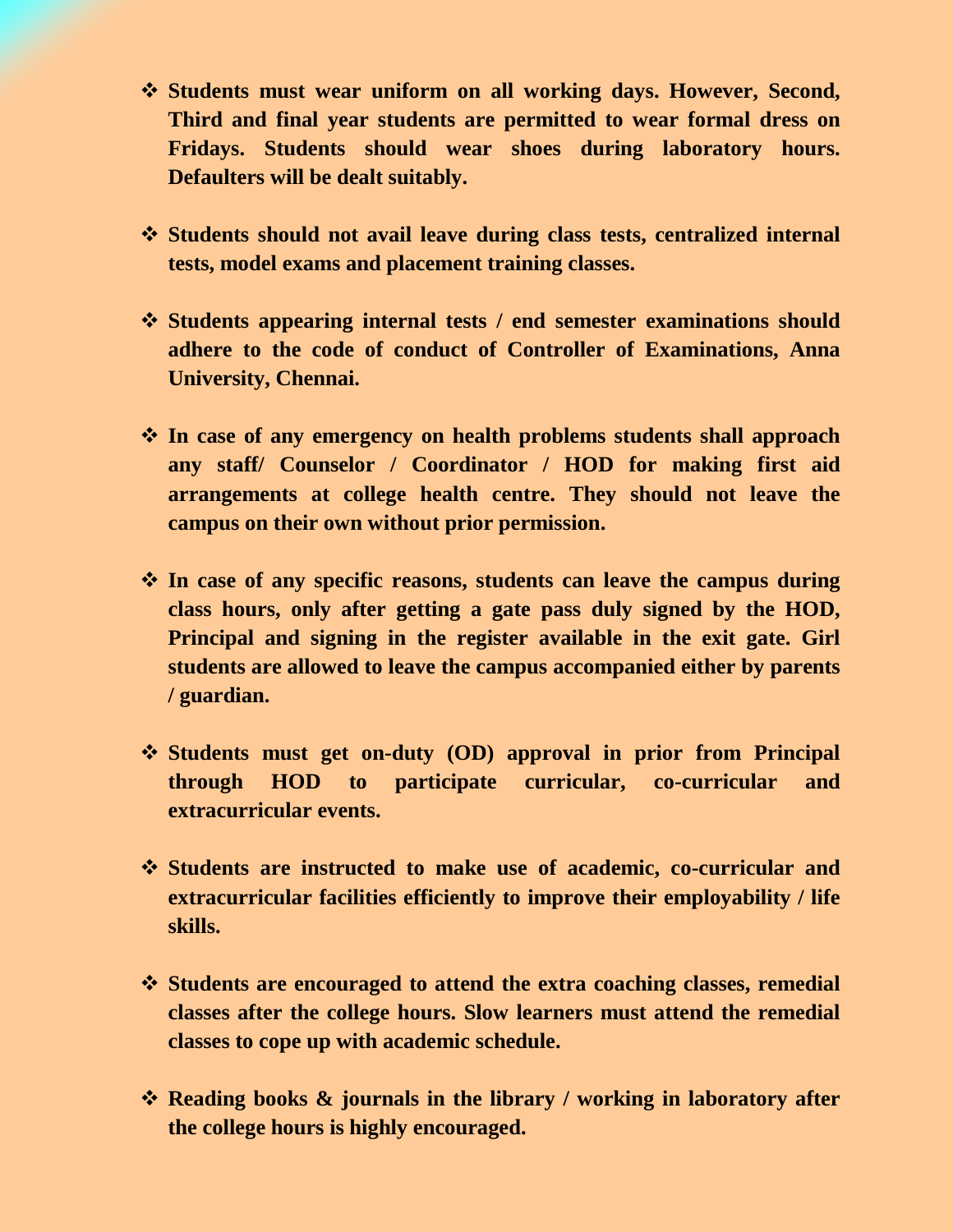- **Ragging in any form is punishable as per Government norms.**
- **Any kind of indisciplinary activities such as quarrelling / fighting among themselves, hurting others etc will be treated seriously. Students should maintain silence and decorum in the campus.**
- **Students are prohibited to bring /use mobile phones inside the class rooms. Also they should not use the mobile phones while travelling in the college bus and inside the canteen.**
- **Damaging / misusing of college properties either individually or as a group will be considered very seriously. Such students must undergo enquiry by a disciplinary committee and suitable action will be taken on them.**
- **Students are instructed to keep the campus clean and neat. Celebrations in any form such as cutting cakes, firing crackers etc is completely prohibited.**
- **Students are instructed to handle the lab equipments carefully during lab hours. If any damage to lab equipments is caused by a student, he / she must bear the equipment cost.**
- **Students should not bring any valuables like jewels, bulk cash, electronic gadgets etc. Students should keep their belongings under safe custody.**
- **Uploading of pictures / photographs / videos in any social media, hurting staff / students and spoiling the reputation of the institution will be viewed seriously.**
- **Loitering inside the campus during class hours, not attending the classes is punishable. Any misbehavior with staff members will be viewed seriously.**
- **Misbehavior towards girl students will be treated very seriously leading to suspension / termination from the college, after conducting an enquiry by Prevention Of Sexual Harassment (POSH) cell.**